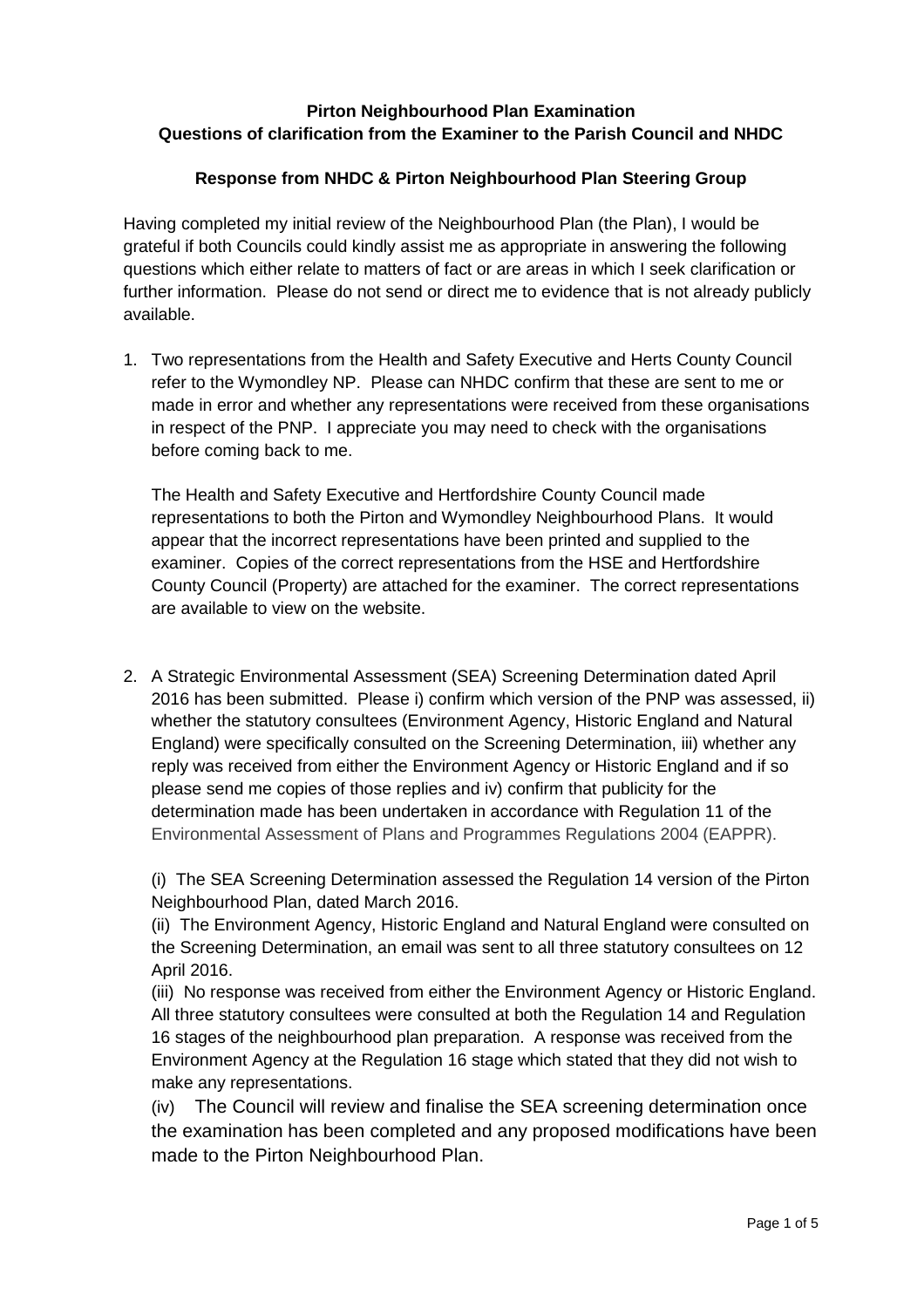3. Regulations 32 and 33 of the Neighbourhood Planning (General) Regulations 2012 (as amended) set out two additional basic conditions to those set out in primary legislation. Only Regulation 32 is applicable to neighbourhood plans and this states "The making of the neighbourhood plan is not likely to have a significant effect on a European site<sup>1</sup> or a European offshore marine site<sup>2</sup> either alone or in combination with other plans or projects." Please advise me what assessment has been carried out in respect of this basic condition or provide me with sufficient information to enable me to consider whether this basic condition can be complied with.

The District Council, through its Local Plan work has undertaken a Habitat Regulation Assessment for the District. The HRA identifies that there are no European Sites within North Hertfordshire. A copy of the HRA can be found on the Council's website: https://www.north-herts.gov.uk/files/soc4-habitat-regulation-assessment-screeeningreportpdf-1

4. Please update me on the latest position in relation to any planning applications on the site referred to as PT2 in the PNP. Please also draw my attention to any other applications or appeals for sites in the Parish of relevance to housing numbers or housing supply or send me the latest relevant information in this respect.

As of May 2017 there is planning permission for 78 dwellings on this site (PT2). The links for each of the planning applications are given below each reference number:

Outline planning permission for up to 82 dwellings - Application 15/01618/1: http://pa.north-herts.gov.uk/onlineapplications/applicationDetails.do?activeTab=summary&keyVal=\_NHERT\_DCAPR\_165 448

Reserved matters approval – Application 16/02256/1: http://pa.north-herts.gov.uk/onlineapplications/applicationDetails.do?activeTab=summary&keyVal=\_NHERT\_DCAPR\_169 370

However, permission to discharge the condition relating to construction traffic management for the site known as PT2 has been refused. Details of the applications for the management of construction traffic can be found using the following links:

17/02023/1: Land adjacent to Elm Tree Farm, Hambridge Way, Pirton. Condition 6 – Construction Management Plan and Traffic Management Plan – Holwell only route: http://pa.north-herts.gov.uk/online-

applications/applicationDetails.do?activeTab=summary&keyVal=\_NHERT\_DCAPR\_172 432

 $\overline{a}$ 

 $<sup>1</sup>$  As defined in the Conservation of Habitats and Species Regulations 2012</sup>

 $^2$  As defined in the Offshore Marine Conservation (Natural Habitats, &c.) Regulations 2007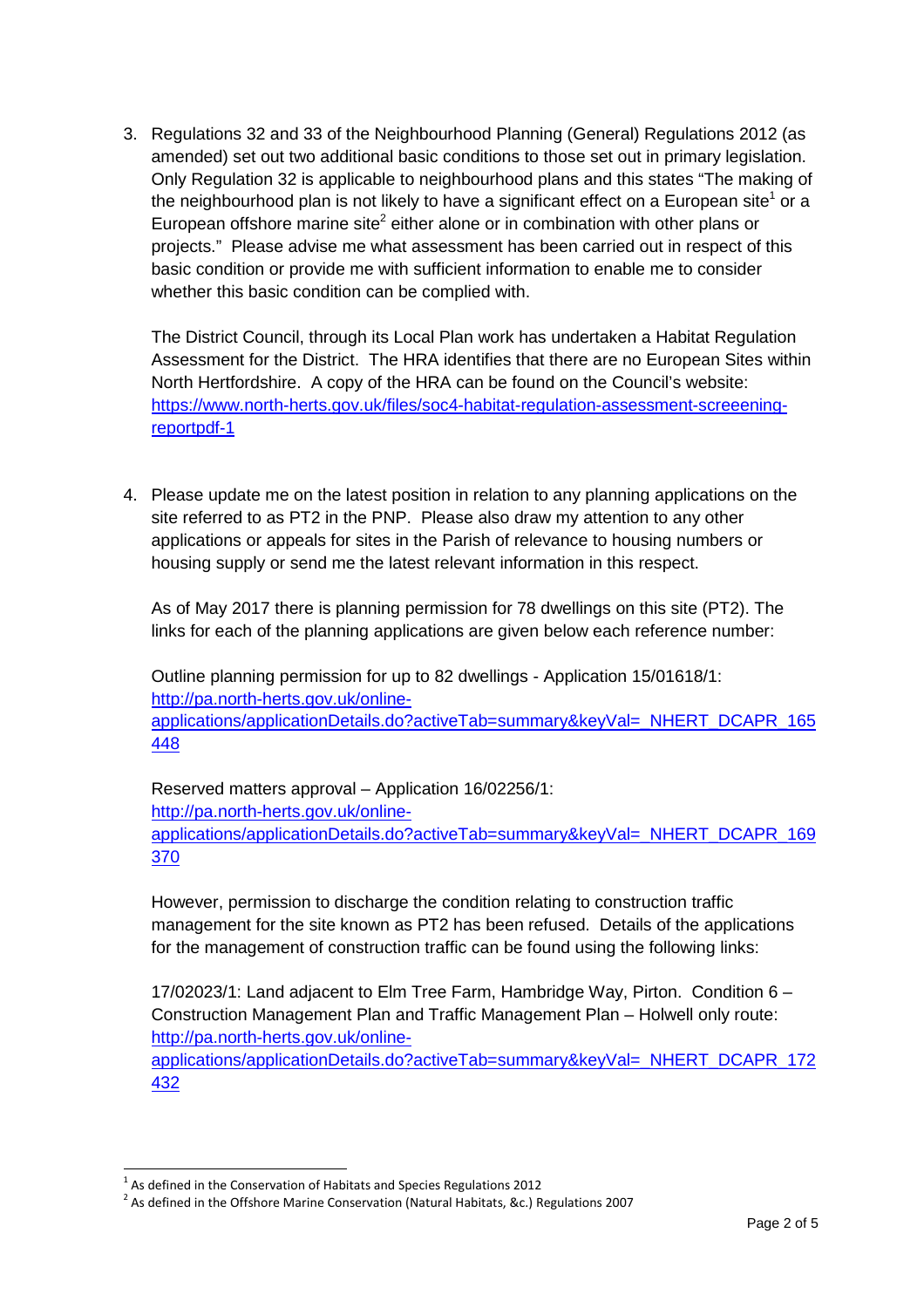17/02024/1: Land adjacent to Elm Tree Farm, Hambridge Way, Pirton. Condition 6 – Construction Management Plan and Traffic Management Plan – Pirton and Holwell http://pa.north-herts.gov.uk/online-

applications/applicationDetails.do?activeTab=summary&keyVal=\_NHERT\_DCAPR\_172 433

Comment from Pirton Parish Council about the two applications listed above: The NHDC Planning Committee considers that the roads around Pirton are not safe for the amount of construction traffic that the building of 78 dwellings will give rise to over a three year period. This confirms the community in its view that development should be limited to 30 dwellings per site.

Further outline applications have been made for the site adjacent to the site known as PT2 in the Pirton Neighbourhood Plan:

Application 17/01543/1: Outline planning application for the erection of up to 99 dwellings with public open space, landscaping and sustainable drainage system (SuDS) and vehicular access point from Holwell Road. Application refused

http://pa.north-herts.gov.uk/online-

applications/applicationDetails.do?activeTab=summary&keyVal=\_NHERT\_DCAPR\_171 951

Application 17/02563/1: Outline planning application for the erection of up to 85 dwellings with public open space, landscaping and sustainable drainage system (SuDS) and vehicular access point from Holwell Road. Application undetermined at 18 October 2017.

http://pa.north-herts.gov.uk/onlineapplications/applicationDetails.do?activeTab=summary&keyVal=\_NHERT\_DCAPR\_172 974

Details of all other planning applications resulting in additional dwellings are set out in Appendix 1.

Site PT1 (annotated on the map shown on page 4 of the Pirton Neighbourhood Plan) has had its Scheduled Monument (SM) designation amended so that the SM now covers just over half of the field, leaving a potential for 25 to 30 dwellings. No planning application has been received, but the whole site was the subject appositive SHLAA assessment and is within the proposed development boundary for Pirton in the emerging Local Plan as well as the NDP. This site was subject to a topographical survey w/c 5 October.

https://historicengland.org.uk/listing/the-list/list-entry/1434415

5. The PNP uses the proposed village development boundary for Pirton from an earlier version of the emerging Local Plan as I understand it. This seems to have been revised in the submission version of the emerging Local Plan. Is this correct and would there be benefit in updating the village development boundary to align with the emerging Local Plan whilst recognising this is subject to examination? If not, why not?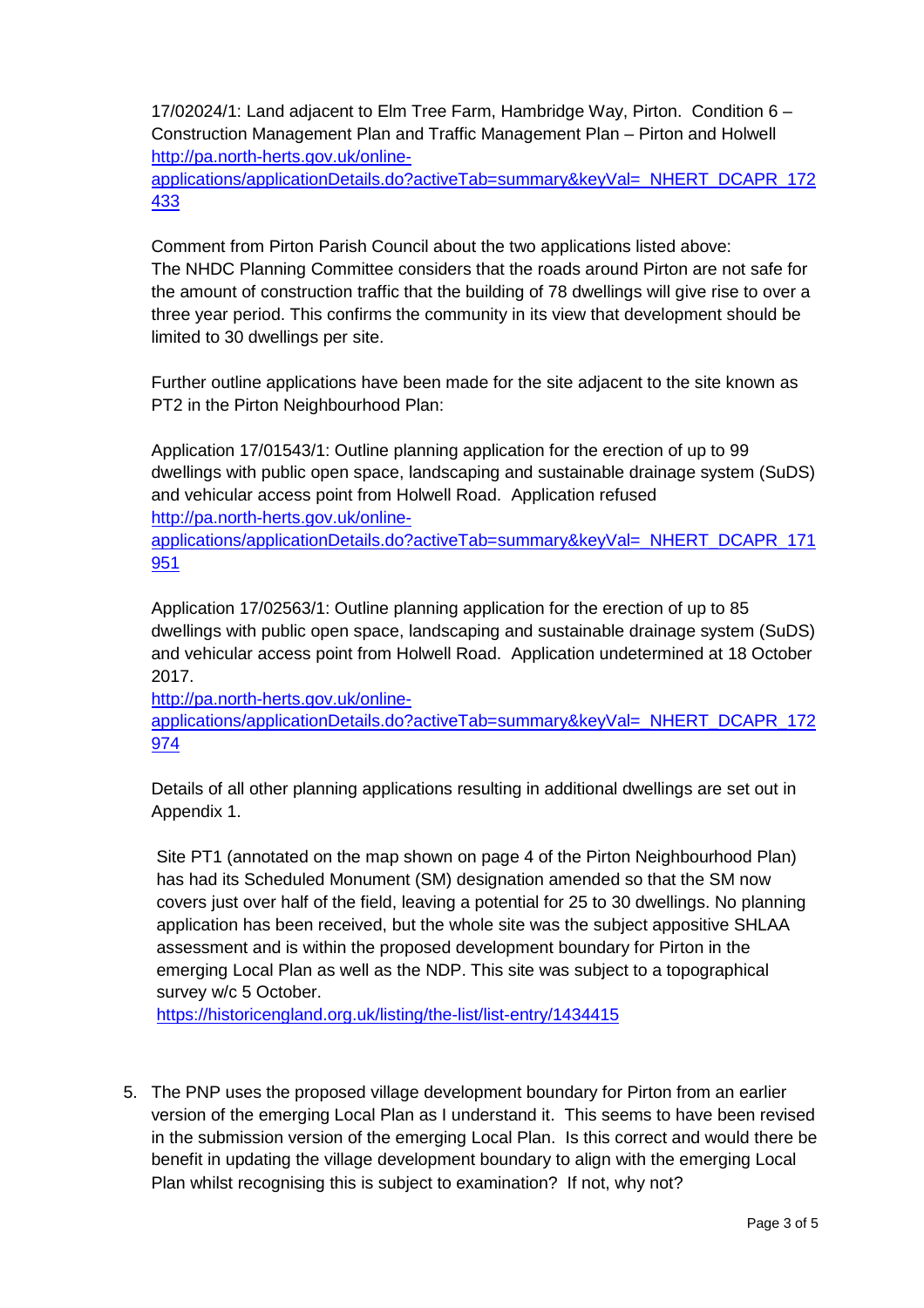It is correct that the PNP uses the proposed village development boundary for Pirton from an earlier version of the emerging Local Plan. The Qualifying Body would be content to update the village development boundary to align with the emerging Local Plan.

6. In relation to the proposed Local Green Spaces (LGS) subject to Policy PNP 6, it is helpful for the proposed areas to be shown on a map on page 32 of the PNP, but I must admit to finding it quite hard to locate each of the ten proposed spaces on it. Would it be possible to indicate on the map where each proposed LGS is please or to provide more detailed maps of each proposed area so I can be certain to view the correct areas on my site visit.

The Pond and The Knoll have been missed off the map. The District Council will undertake to prepare a map with the Local Green Spaces marked and labelled. In the interim, a hand drawn map will be provided to help the examination. This will also remedy the oversight referred to by Herts County Council in 7.

7. On a related matter, a representation from Herts County Council suggests that the map and the table on pages 32 and 33 respectively do not tie up. Is this correct? If so, please let me know what the differences are and how this should be remedied.

See response to Question 6.